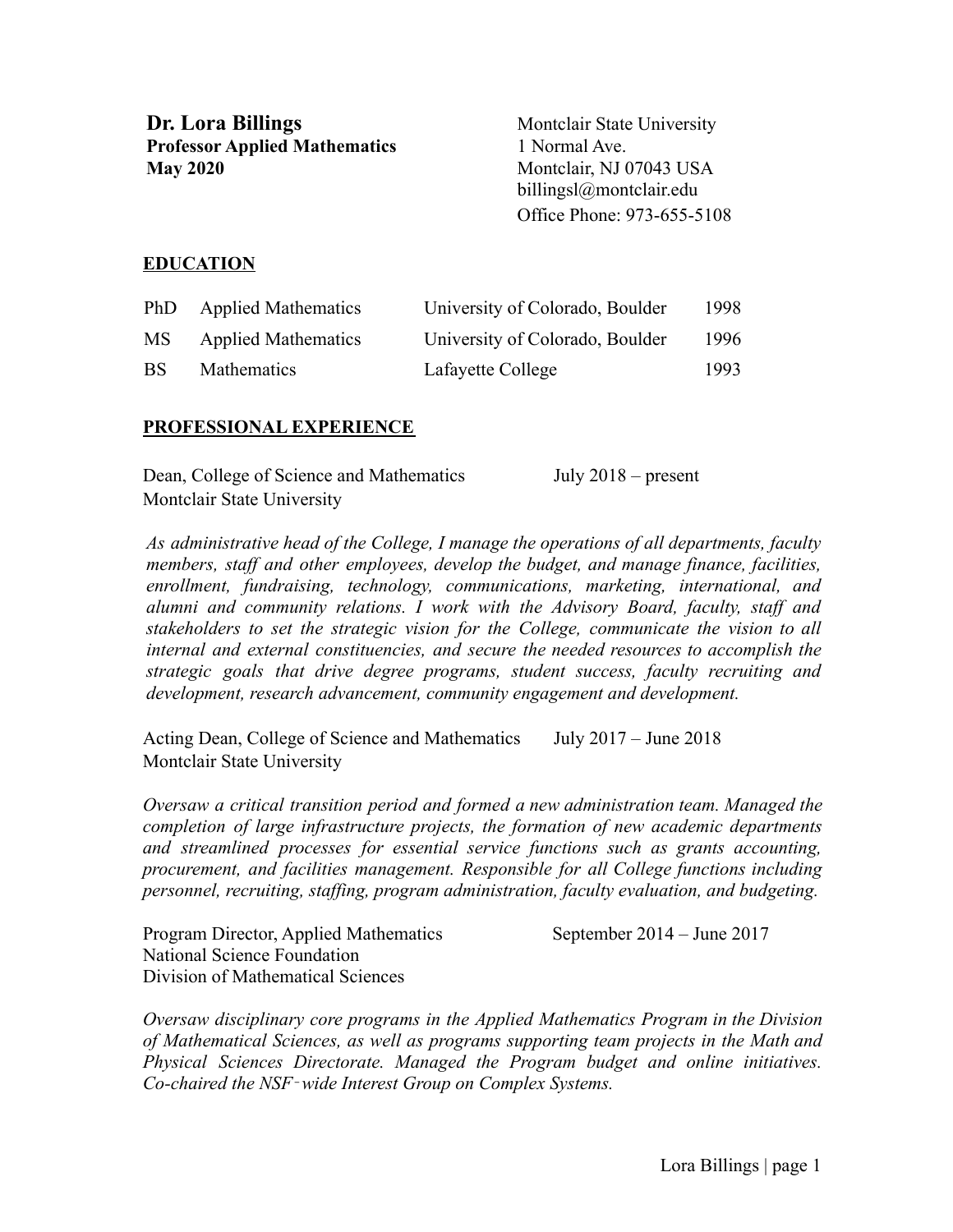## **ACADEMIC APPOINTMENTS**

Montclair State University, College of Science and Mathematics

| Department of Applied Mathematics and Statistics                                                        |                                  |  |  |  |
|---------------------------------------------------------------------------------------------------------|----------------------------------|--|--|--|
| Professor                                                                                               | January $2020$ – present         |  |  |  |
| Department of Mathematical Sciences                                                                     |                                  |  |  |  |
| Professor                                                                                               | September 2010 – December 2019   |  |  |  |
| Associate Professor                                                                                     | September $2005 -$ August $2010$ |  |  |  |
| <b>Assistant Professor</b>                                                                              | September 2001 – August 2005     |  |  |  |
| <b>ONR/ASEE Postdoctoral Fellowship</b><br>U.S. Naval Research Laboratory<br>Washington, DC             | January 2000 - August 2001       |  |  |  |
| Assistant Professor (non-tenure track)<br>University of Delaware<br>Department of Mathematical Sciences | September 1998 - December 1999   |  |  |  |

## **EDITORIALAND ADVISORY BOARDS**

- 1. NSF Advisory Council for Environmental Research and Education, Member, 2018 present.
- 2. NJ Research and Development Council, Member, 2017-present.
- 3. EdgeDiscovery Advisory Council (formerly NJEdge), Member, 2020-present.
- 4. Associate Editor of Mathematical Biosciences and Engineering (MBE), 2020-present.
- 5. Associate Editor of SIAM Journal on Applied Dynamical Systems (SIADS), 2015-present.
- 6. SIAM Education Committee, Member, 2017-2020.
- 7. Chaos: An Interdisciplinary Journal of Nonlinear Science, Advisory Board member, published by the American Institute of Physics, 2008-2017.

## **RESEARCH GRANT AWARDS**

- 1. 06/2020-05/2025. Partnered Internships: Including Families, Faculty, and Industry in STEM Education to Improve Success in STEM Career Pathways, PI: Amy Tuininga, Co-PIs: Yasemin Besen-Cassino, Lora Billings, Nina Goodey, NSF Award number HRD-1953631 (\$2,000,000).
- 2. 07/2019-06/2022. RUI: Stochastic Interactions: Understanding Invasion and Extinction in Ecological Systems, PI: Eric Forgoston, Co-PI: Lora Billings, NSF Award number DMS-1853610, (\$249,997).
- 3. 02/2019-02/2024. Garden State LSAMP Phase III, PI: Alexander Gates at Rutgers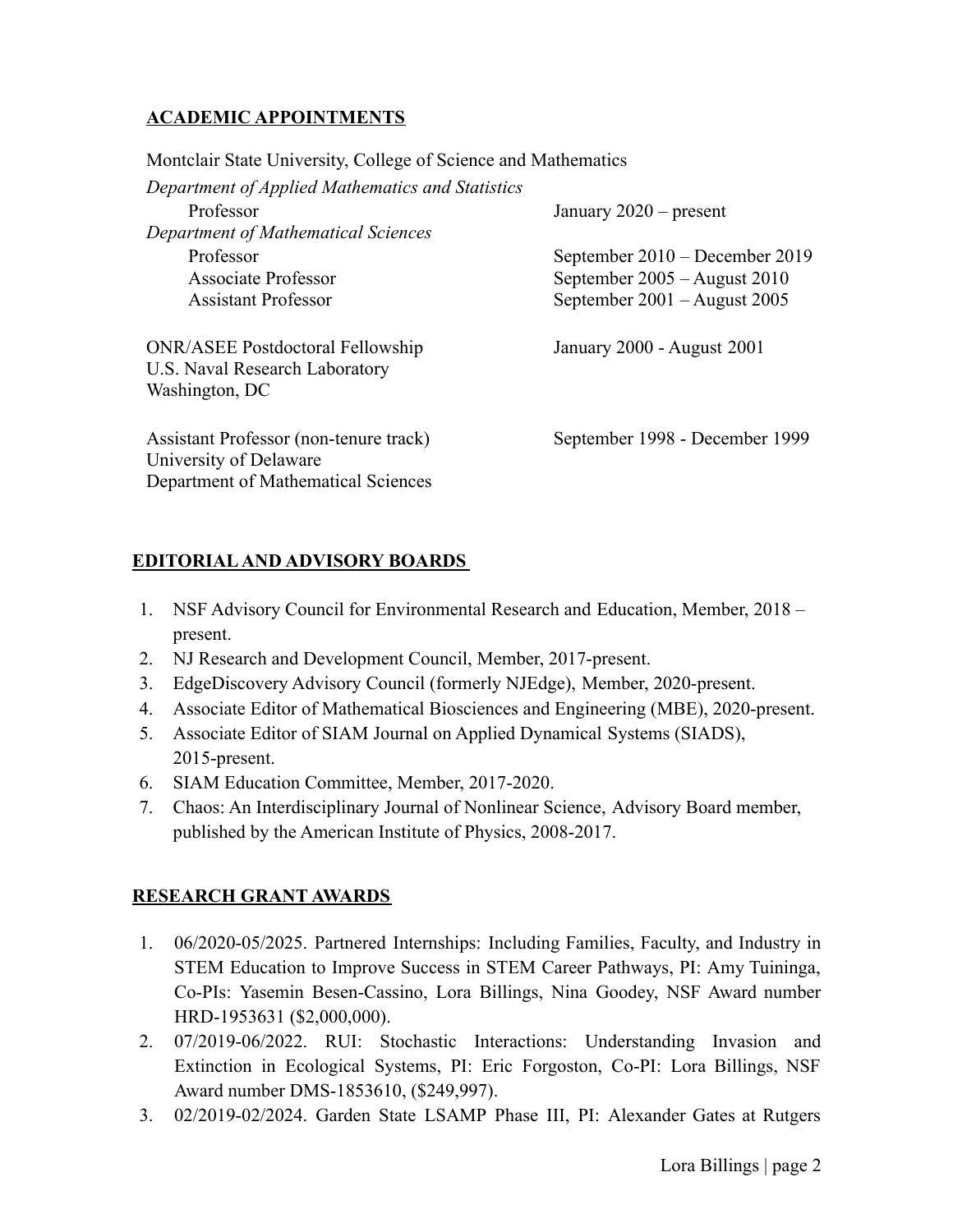University, Newark, NSF Award number HRD-1909824, (Total \$4,000,000), MSU Subaward, PI: Lora Billings (\$257,365).

- 4. 07/2014-06/2019. RUI: Transport of inertial particles in time-dependent and stochastic flows, PI: Eric Forgoston, Co-PIs: Lora Billings and Philip Yecko, NSF Award number DMS-1418956, (\$299,987).
- 5. 07/2014-06/2019. Garden State LSAMP Phase II, PI: Alexander Gates at Rutgers University, Newark, Co-PIs: Gregory Jackson, Jeffrey Toney, and Lora Billings (replacing Robert Prezant in 2017), NSF Award number HRD-1400780, (\$2,800,000).
- 6. 09/2012-08/2017. Understanding the Dynamics of Stochastic Disease Spread in Metapopulations, PI: Eric Forgoston, Co-PI: Lora Billings, NSF Award number CMMI-1233397, (\$300,966).
- 7. 04/30/12-06/30/12. The Effect of Latency in Adaptive Network Models, PI: Lora Billings. Office of Naval Research, Contract Grant No. N00173-12-1-G004 (\$25,185).
- 8. 09/2009-08/2012. Collaborative Research: Multi-scale modeling of infectious diseases in fluctuating environments - Prediction and control, PI: Lora Billings, Co-PI's: Derek Cummings (Johns Hopkins) and Leah Shaw (College of William and Mary), NIH-NIGMS Award number R01GM090204, (\$791,316).
- 9. 09/2010-08/2011. MRI-R2: CSAM Acquisition of Scientific Computing Capacity, PI: David Trubatch, co-PIs: Lora Billings, Chunguang Du, Bogdan Nita, Philip Yecko, NSF Award number DMS-0959461, (\$129,372).
- 10. 09/2009-08/2012. MRI: Acquisition of a High-Performance Computer Cluster Supporting Computational Science Research and Learning, PI: Stefan Robila, Senior Personnel: Lora Billings, NSF Award number CNS-0922644, (\$190,000).
- 11. 06/2008-09/2009. Conference on Innovation in Undergraduate Research and Teaching. PI: David Trubatch, Co-PI: Lora Billings and Diana Thomas, NSF Mathematics Program, NSF Award number DMS-0806218 (\$23,500).
- 12. 07/2006–09/2009. Controlling interacting systems in noisy environments. PI: Lora Billings, ARO Mathematical Sciences Research Area of Cooperative Systems (\$133,426).
- 13. 09/2004–09/2008. RUI: An analysis of infectious disease dynamics. PI: Lora Billings, NSF Award number DMS-0414087 (\$129,969).
- 14. 6/2003-8/2004. Analysis and Control of Emergent Dynamics in Epidemiology. PI: Lora Billings, DARPA Award Number: DAAD19-03-1-0134 (\$79,191).
- 15. 08/2002-07/2003 Analysis and Control of Disease Propagation. PI: Lora Billings, Office of Naval Research, Contract Grant No. N00173-02-1-G909 (\$49,995).
- 16. 09/2003-08/2006 NSF MRI/RUI: Acquisition of a Linux Cluster for Numerical Simulations of Excitable Media," PI: Roman Zaritski, Senior Researcher: Lora Billings, (\$100,000).
- 17. 08/2001-07/2002. Dynamics of Information Distribution under IO Attacks. PI: Lora Billings, Office of Naval Research, Contract Grant No. N00173-01-1-G911  $($49,421).$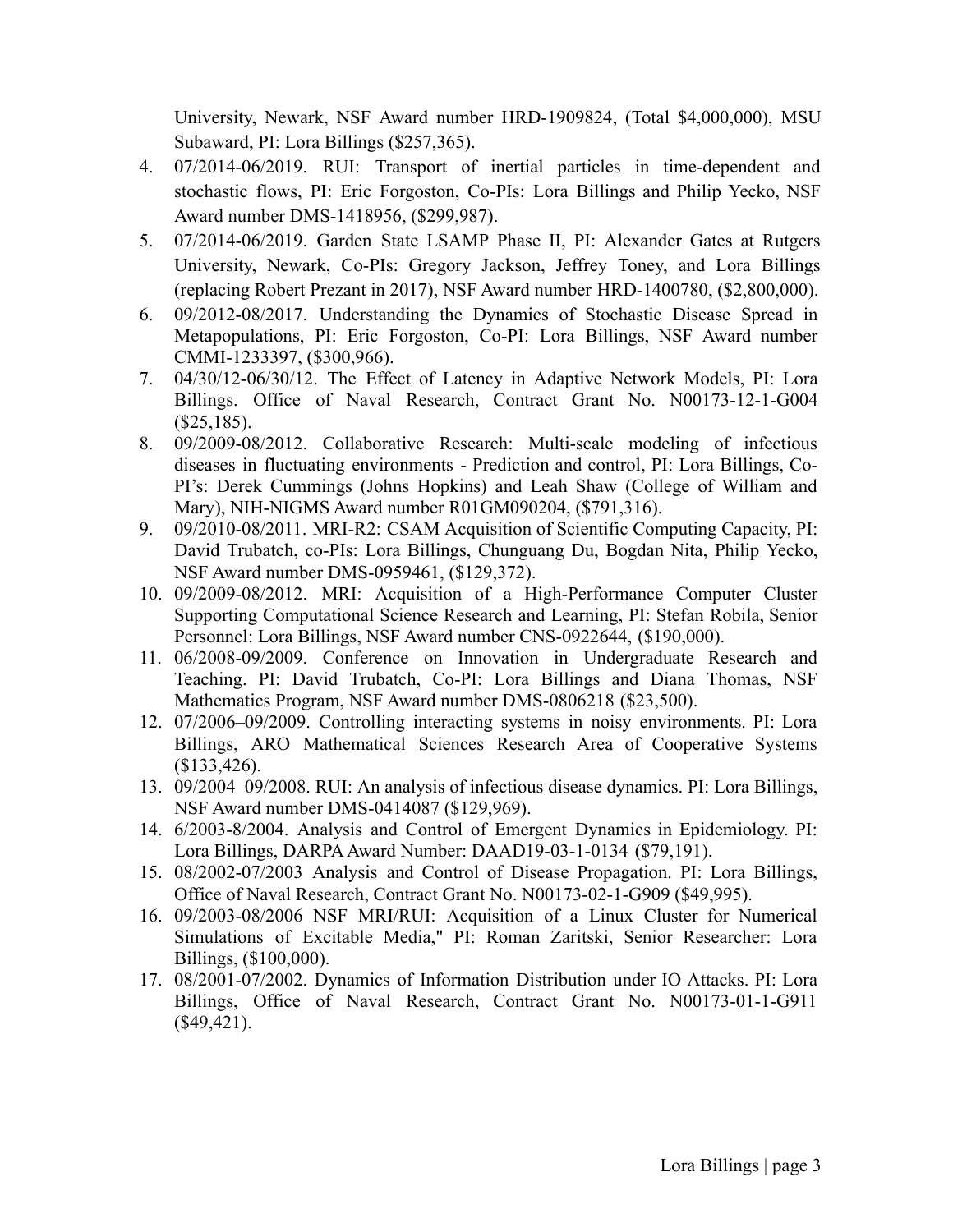## **PUBLICATIONS and PRESENTATIONS**

## **REFEREED PUBLICATIONS (MSU Students noted by \*)**

- 1. Michael A.S. Thorne, Eric Forgoston, Lora Billings, Anje-Margriet Neutel, "Matrix Scaling and Tipping Points." *SIAM Journal on Applied Dynamical Systems*, to appear (2021).
- 2. Kristin Carfora\*, Eric Forgoston, Lora Billings, and Jennifer Adams Krumins, "Seasonal Effects on the Stoichiometry of Microbes, Primary Production, and Nutrient Cycling." *Theoretical Ecology*, (2021).
- 3. Lora Billings and Eric Forgoston, "Seasonal Forcing in Stochastic Epidemiology Models." *Ricerche di Matematica*, 67, 1 (2018) 27–47.
- 4. Pralhad Burli\*, Eric Forgoston, Pankaj Lal, Lora Billings, and Bernabas Wolde, "Adoption of switchgrass cultivation for biofuel under uncertainty: A discrete-time modeling approach." *Biomass and Bioenergy*, 105 (2017) 107-115.
- 5. Garrett T. Nieddu\*, Lora Billings, James H. Kaufman, Eric Forgoston, and Simone Bianco, "Extinction Pathways and Outbreak Vulnerability in a Stochastic Ebola Model." *Journal of The Royal Society Interface* 14 (2017).
- 6. Martha Bauver\*, Eric Forgoston, and Lora Billings, "Computing the optimal path in stochastic dynamical systems." *Chaos* 26, 083101 (2016).
- 7. Krumins, Jennifer Adams, Valdis Krumins, Eric Forgoston, Lora Billings, and Wim H. van der Putten. "Herbivory and Stoichiometric Feedbacks to Primary Production." *PLOS ONE* 10, 6 (2015) e0129775.
- 8. Schwartz, Ira B., Lora Billings, Thomas W. Carr, and M. I. Dykman. "Noise-induced switching and extinction in systems with delay." *Physical Review E* 91, 1 (2015) 012139.
- 9. Garrett T. Nieddu\*, Lora Billings, and Eric Forgoston, "Analysis and control of pre-extinction dynamics in stochastic populations." *Bulletin of Mathematical Biology* 76, 12 (2014) 3122-3137.
- 10. Lora Billings, "Succeeding in Undergraduate Student Research: A Few Helpful Hints for Advisors," *PRIMUS* 23, 9 (2013), pp. 798-804.
- 11. Lora Billings, Luis Mier-y-Teran-Romero, Brandon Lindley, and Ira B. Schwartz, "Intervention-Based Stochastic Disease Eradication," *PLOS ONE* 8 (2013) e70211.
- 12. Jackson Burton\*, Lora Billings, Derek A. T. Cummings, and Ira B. Schwartz, "Disease Persistence in Epidemiological Models: The Interplay between Vaccination and Migration," *Mathematical Biosciences* 239, 1 (2012) 91-96.
- 13. Eric Forgoston, Lora Billings, Philip Yecko, and Ira B. Schwartz, "Set-based corral control in stochastic dynamical systems: Making almost invariant sets more invariant," *Chaos* 21(1), 013116 (2011).
- 14. Lucas Shaw, William M. Spears, Lora Billings, and Paul M. Maxim, "Effective Vaccination Policies," *Information Sciences* 180, 19 (2010), pp. 3728-3744.
- 15. Jonathan Ballone\* (advisor Lora Billings), "Early die out events in SIR epidemic models," *Rose Hulman Undergraduate Math Journal*, Vol. 11, Issue 1 (2010).
- 16. Lora Billings, Mark I. Dykman, Marie McCrary\*, A. N. Korotkov, and Ira B. Schwartz, "Switching barrier scaling near bifurcation points for non-Gaussian noise,"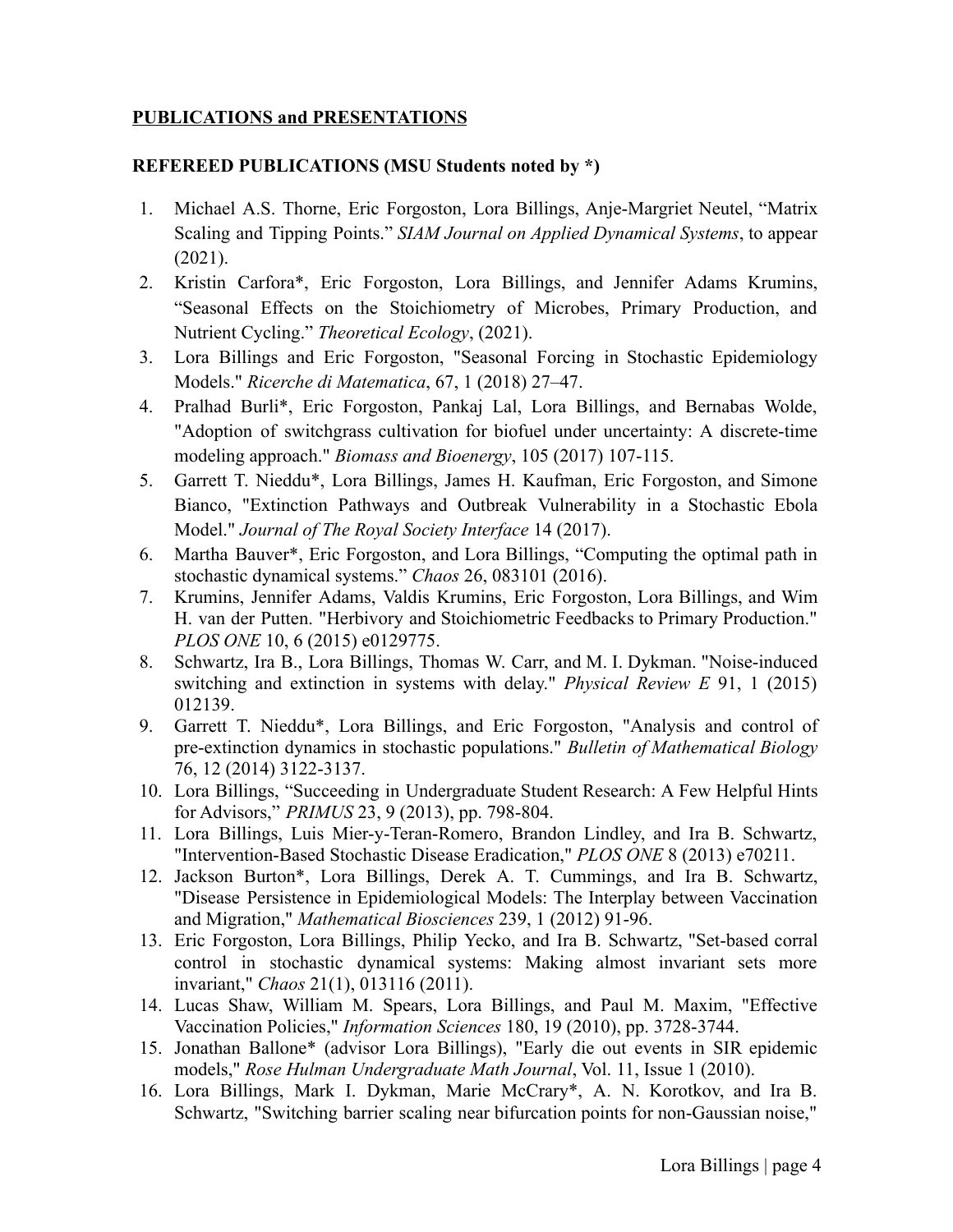*Physical Review Letters* 104, 140601 (2010).

- 17. Eric Forgoston, Lora Billings, and Ira B. Schwartz, "Accurate Time Series Prediction in Reduced Stochastic Epidemic Models," *Chaos* 19, 043110 (2009).
- 18. Diana Thomas, Marion Weedermann, Lora Billings, Joan Hoffacker, Robert Washington-Allen, "When to Spray: A Time Scale Calculus Approach to Controlling the Impact of West Nile Virus," *Ecology and Society* 14 (2009) article no. 21.
- 19. Ira B. Schwartz, Lora Billings, Mark Dykman, and Alexandra Landsman, "Predicting extinction rates in stochastic epidemic models" *Journal of Statistical Mechanics: Theory and Experiment* (2009) P01005.
- 20. Lora Billings, Ira B. Schwartz, and Mark I. Dykman, "Thermally activated switching in the presence of non-Gaussian noise," *Physical Review E* 78 (2008) 051122.
- 21. Lora Billings and Ira B. Schwartz, "Identifying almost invariant sets in stochastic dynamical systems," *Chaos* 18 (2008) 023122.
- 22. Lora Billings, Amy Fiorillo\*, and Ira B. Schwartz, "Vaccinations in disease models with antibody-dependent enhancement," *Mathematical Biosciences* 211 (2008) pp. 265-281.
- 23. Leah B. Shaw, Lora Billings, and Ira B. Schwartz, "Using dimension reduction to improve outbreak predictability of multistrain diseases," *Journal of Mathematical Biology* 55 (2007) pp. 1-19.
- 24. Lora Billings, Ira B. Schwartz, Leah B. Shaw, Marie McCrary, Donald S. Burke, and Derek A. T. Cummings, "Instabilities in multiserotype disease models with antibodydependent enhancement," *Journal of Theoretical Biology* 246 (2007) pp. 18–27.
- 25. Ira B. Schwartz, L. B. Shaw, D.A.T. Cummings, Leah B. Shaw, Marie McCrary\*, and Donald S. Burke, "Chaotic desynchronization of multi-strain diseases," *Physical Review E* 72, 066201 (2005).
- 26. Derek A. T. Cummings, Ira B. Schwartz, Lora Billings, Leah B. Shaw, and Donald S. Burke, "Dynamic Effects of Antibody Dependent Enhancement on the Fitness of Viruses," *Proceedings of the National Academy of Sciences* 102 (2005), pp. 15259-15264.
- 27. Carmen Piccolo\* and Lora Billings, "The Effect of Vaccinations in an Immigrant Model," *Mathematical and Computer Modelling* 42 (2005), pp. 291-299.
- 28. W.-w. Tung, Y. Qi, J.B. Gao, Y. Cao, L. Billings, "Direct characterization of chaotic and stochastic dynamics in a population model with strong periodicity," *Chaos, Solitons and Fractals* 24 (2005), pp. 645–652.
- 29. L. Billings, I. B. Schwartz, D. S. Morgan, E. M. Bollt, R. Meucci, and E. Allaria, "Stochastic bifurcation in a driven laser system: Experiment and theory," *Physical Review E* 70, 026220 (2004).
- 30. I. B. Schwartz, L. Billings, and E. M. Bollt, "Dynamical Epidemic Suppression Using Stochastic Prediction and Control," *Physical Review E* 70, 046220 (2004).
- 31. I. B. Schwartz, D. S. Morgan, L. Billings, and Y.-C. Lai, "Multi-scale continuum mechanics: From global bifurcations to noise induced high dimensional chaos," *Chaos* 14:2 (2004), pp. 373-386.
- 32. R. Meucci, D. Cinotti, E. Allaria, I. Triandaf, L. Billings, D. Morgan, and I. B. Schwartz, "Global manifold control in a driven laser: sustaining chaos and regular dynamics" *Physica D*, 189:1-2 (2004), pp. 70-80.
- 33. L. Billings, E. M. Bollt, D. Morgan, and I. B. Schwartz, "Stochastic global bifurcation in perturbed Hamiltonian systems," *Discrete and Continuous Dynamical Systems*,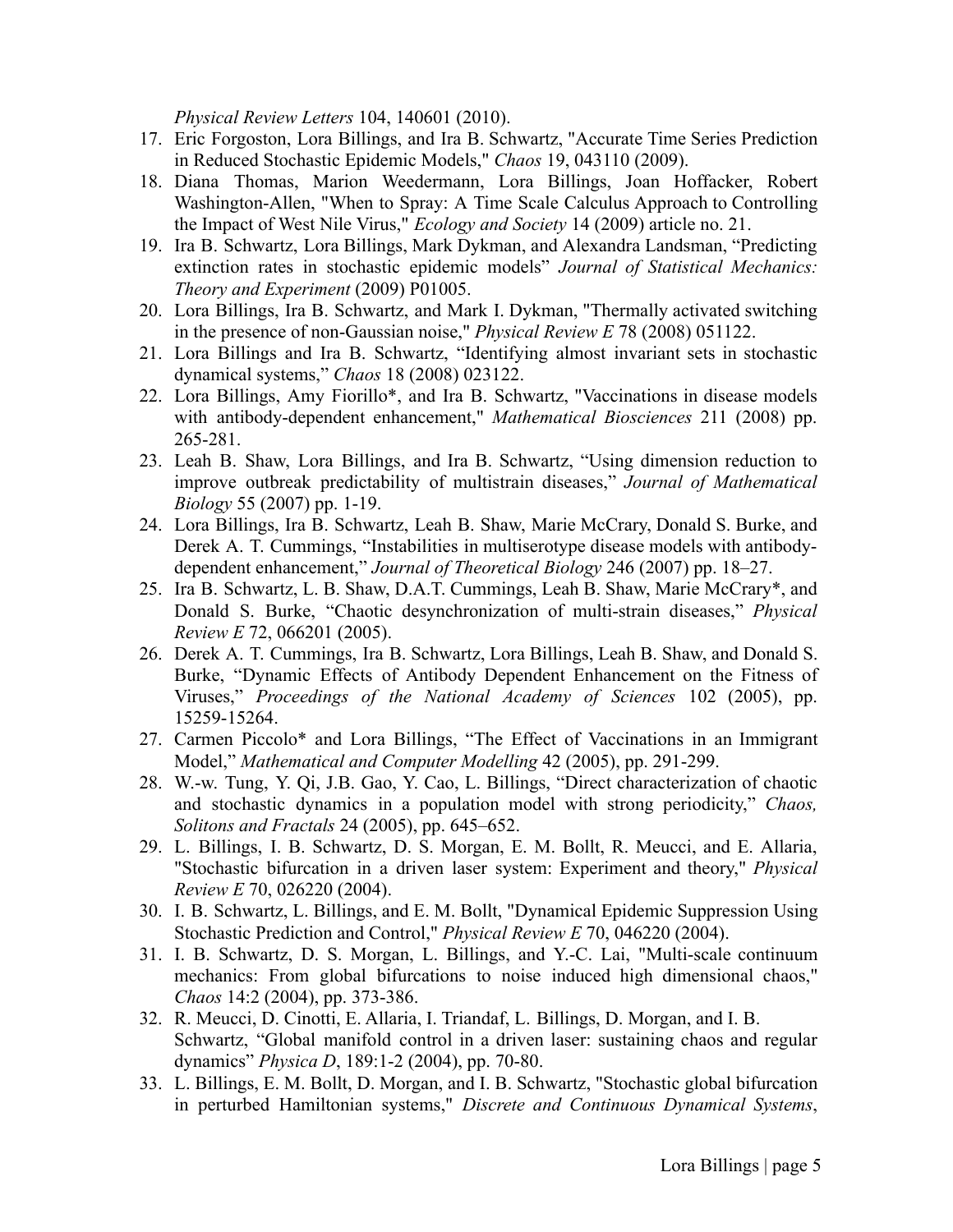Proceedings of the Fourth International Conference on Dynamical Systems and Differential Equations, May 24-27, 2002, Wilmington, NC, USA, (2003), pp. 123-132.

- 34. Y.-C. Lai, Z. Liu, L. Billings, and I. B. Schwartz, "Noise-induced unstable dimension variability and transition to chaos in random dynamical systems," *Physical Review E* 67, 026210 (2003).
- 35. L. Billings, E. M. Bollt, and I. B. Schwartz, "Phase-Space Transport of Stochastic Chaos in Population Dynamics of Virus Spread," *Physical Review Letters* 88, 234101 (2002).
- 36. E. M. Bollt, L. Billings, and I. B. Schwartz, "A manifold independent approach to understanding transport in stochastic dynamical systems," *Physica D* 173 (2002), pp.153-177.
- 37. L. Billings, W. M. Spears, and I. B. Schwartz, "A Unified Prediction of Computer Virus Spread in Connected Networks," *Physics Letters A* 297 (2002), pp. 261-266.
- 38. Z. Liu, Y.-C. Lai, L. Billings, and I. B. Schwartz, "Transition to chaos in continuoustime random dynamical systems," *Physical Review Letters* 88, 124101 (2002).
- 39. L. Billings and I. B. Schwartz, "Exciting chaos with noise: unexpected dynamics in epidemic outbreaks," *Journal of Mathematical Biology* 44 (2002), pp. 31-48.
- 40. I. B. Schwartz, L. Billings, J. J. Pancrazio, and J. M. Schnur, "Methods for short time series analysis of cell-based biosensor data," *Biosensors & Bioelectronics* 16 (2001), pp. 503-512.
- 41. L. Billings and E. M. Bollt, "Probability density functions of some skew tent maps," *Chaos, Solitons and Fractals*, 12 (2001), pp. 365-376.
- 42. L. Billings, I. B. Schwartz, J. J. Pancrazio, and J. M. Schnur, "Dynamic and geometric analysis of short time series: a new comparative approach to cell-based biosensors," *Physics Letters A*, 286 (2001), pp. 217–224.
- 43. T. W. Carr, L. Billings, I. B. Schwartz and I. Triandaf, "Bi-instability and the global role of unstable resonant orbits in a driven laser," *Physica D*, 147 (2000), pp. 59-82.
- 44. L. Billings, J. H. Curry and V. Robins, "Chaos in Relaxed Newton's Method: The Quadratic Case," *Contemporary Mathematics*, 252 (1999), pp. 63-70.
- 45. L. Billings, J. H. Curry and E. Phipps, "Symmetric Functions and Exact Lyapunov Exponents," *Physica D*, 121 (1998), pp. 44-64.
- 46. L. Billings, J. H. Curry and E. Phipps, "Lyapunov Exponents, Singularities and a Riddling Bifurcation," *Physical Review Letters*, 79 (1997), pp. 1018-1021.
- 47. L. Billings and J. H. Curry, "On Noninvertible Mappings of the Plane: Eruptions," *Chaos*, 6 (1996), pp. 108-120.

#### **BOOKS AND CHAPTERS**

- 1. Eric Forgoston, Lora Billings and Ira B. Schwartz, "Model Reduction in Stochastic Environments," in Stochastic PDEs and Modelling of Multiscale Complex System, edited by X. Chen, Y. Lv and W. Wang, Interdisciplinary Mathematical Sciences: Volume 20, World Scientific, pp. 37-61 (2019).
- 2. Ira B. Schwartz, Lora Billings, David Holt, and Ioana Triandaf, "Chemical and Biological Sensing -- Modeling and Analysis from the Real World," Chapter 3 of "SIAM Homeland Security," edited by Carlos Castillo-Chavez and published by SIAM (2003), pp. 55-86.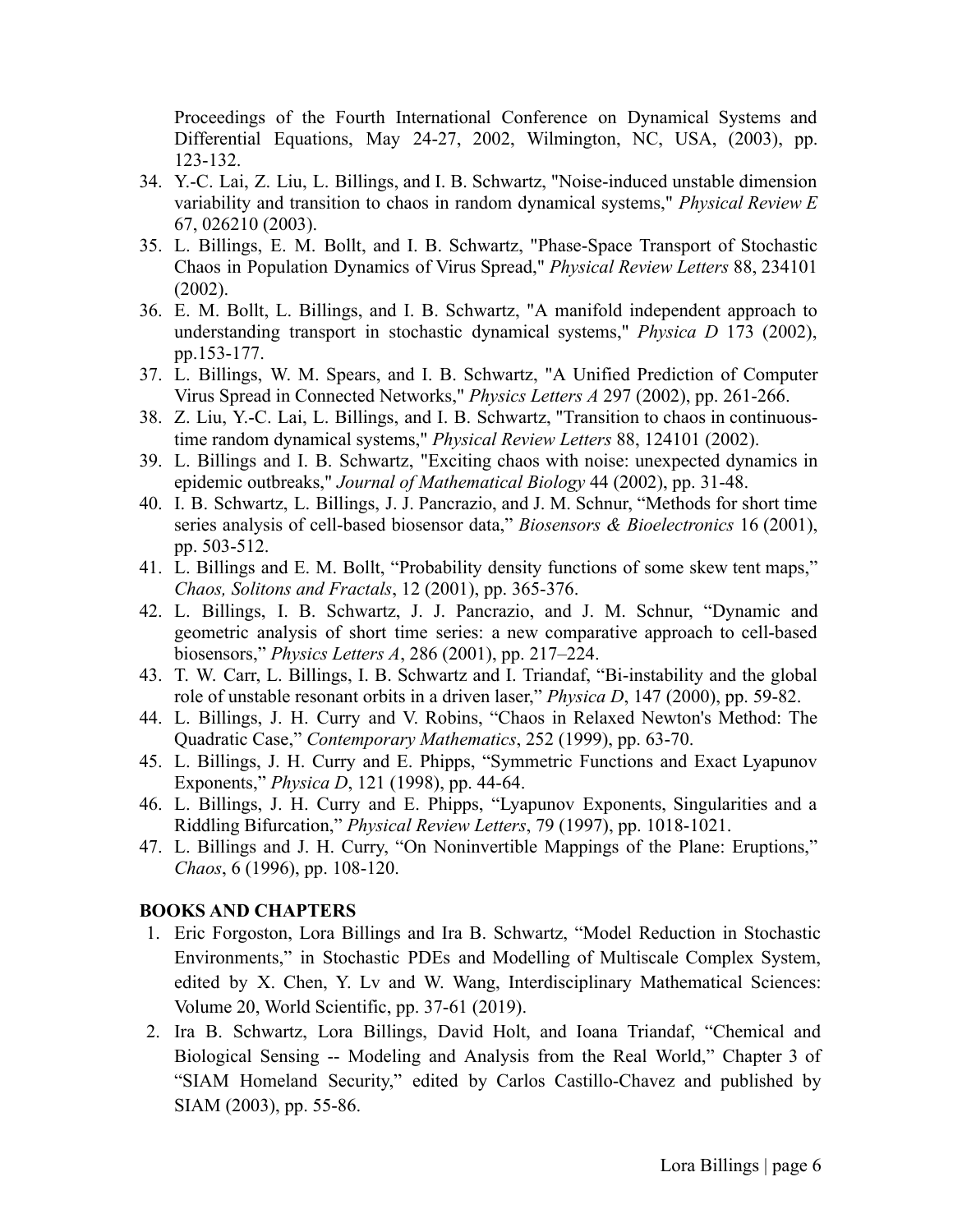## **PROCEEDINGS/TECHNICAL REPORTS - not refereed**

- 1. Advisory Committee on Environmental Research and Education, Public Health and Environmental Research and Education Subcommittee, "Environmental and Human Health Research Priorities," National Science Foundation Reports, (2021).
- 2. Lora Billings, Ira B. Schwartz, and Leah B. Shaw, "The Dynamics of Antibody Dependent Enhancement in Multi-Strain Diseases with Vaccination," Proceedings from Frontiers in Applied and Computational Mathematics, New Jersey Institute of Technology, World Scientific (2008).
- 3. Ira B. Schwartz and Lora Billings, "Fluctuation Induced Almost Invariant Sets," Naval Research Laboratory Memo Report NRL/MR/6790--0609012 (2006).
- 4. I. B. Schwartz, L. Billings, D. S. Morgan, and Y.-C. Lai, "Noise induced dimension changing bifurcations," Proceedings from SPIE: Noise in Complex Systems and Stochastic Dynamics held in Austin, TX (2005).
- 5. I. B. Schwartz and L. Billings, "Stochastic Epidemic Outbreaks: Why Epidemics Are Like Lasers," Proceedings from SPIE: Noise in Complex Systems and Stochastic Dynamics held in Maspalaomas Gran Canaria Island (2004).
- 6. L. Billings and G. Weinstein, "Survey of Multimedia Enhancements For Calculus" Proceedings of the Fifteenth Annual International Conference on Technology in Collegiate Mathematics (ICTCM), held in Orlando, FL (2003).
- 7. W. M. Spears, L. Billings, and I. B. Schwartz, Modeling Viral Epidemiology, Naval Research Laboratory Memo Report, NRL/MR/6700--01-8537 (2001).
- 8. L. Billings and J. H. Curry, Bifurcations in a Class of Noninvertible Mappings of the Plane. Proceedings from CESA '96 IMACS Multiconference: Computational Engineering in Systems Applications held in Lille, France. 2 (1996), pp. 625-629.

## **POPULAR PRESS - not refereed**

- 1. Lora Billings, "Inspiring the Next Generation of STEM Innovators," EdgeDiscovery Magazine, Fall 2020/Winter 2021.
- 2. Lora Billings, "Chaos (and Dynamics) for All!" book review of David Feldman's *Chaos and Dynamical Systems*. SIAM News, Volume 53(6), July/August 2020.
- 3. Lora Billings and Eric Forgoston, New Results in Stochastic Analysis Using Dynamical Systems Theory, SIAM News, Volume 52 (1), January/February 2019.

## **PROFESSIONAL PRESENTATIONS (Select)**

- 1. April 15, 2021, Math and Stats Colloquium, "Stability of Food Webs and Extinction of Species (and Disease)," co-presented with Eric Forgoston, Department of Mathematics & Statistics, Utah State University.
- 2. September 15, 2020, International Minicourse in Biomathematics (virtual): "Modelling Outbreaks and Measures to Stop Them: COVID-19 and Ebola," co-presented with Eric Forgoston, hosted by Stefanella Boatto, Universidade Federal do Rio de Janeiro, Brazil.
- 3. July/August 2020, SIAM News book review, "Chaos (and Dynamics) for All!" https://sinews.siam.org/Details-Page/chaos-and-dynamics-for-all.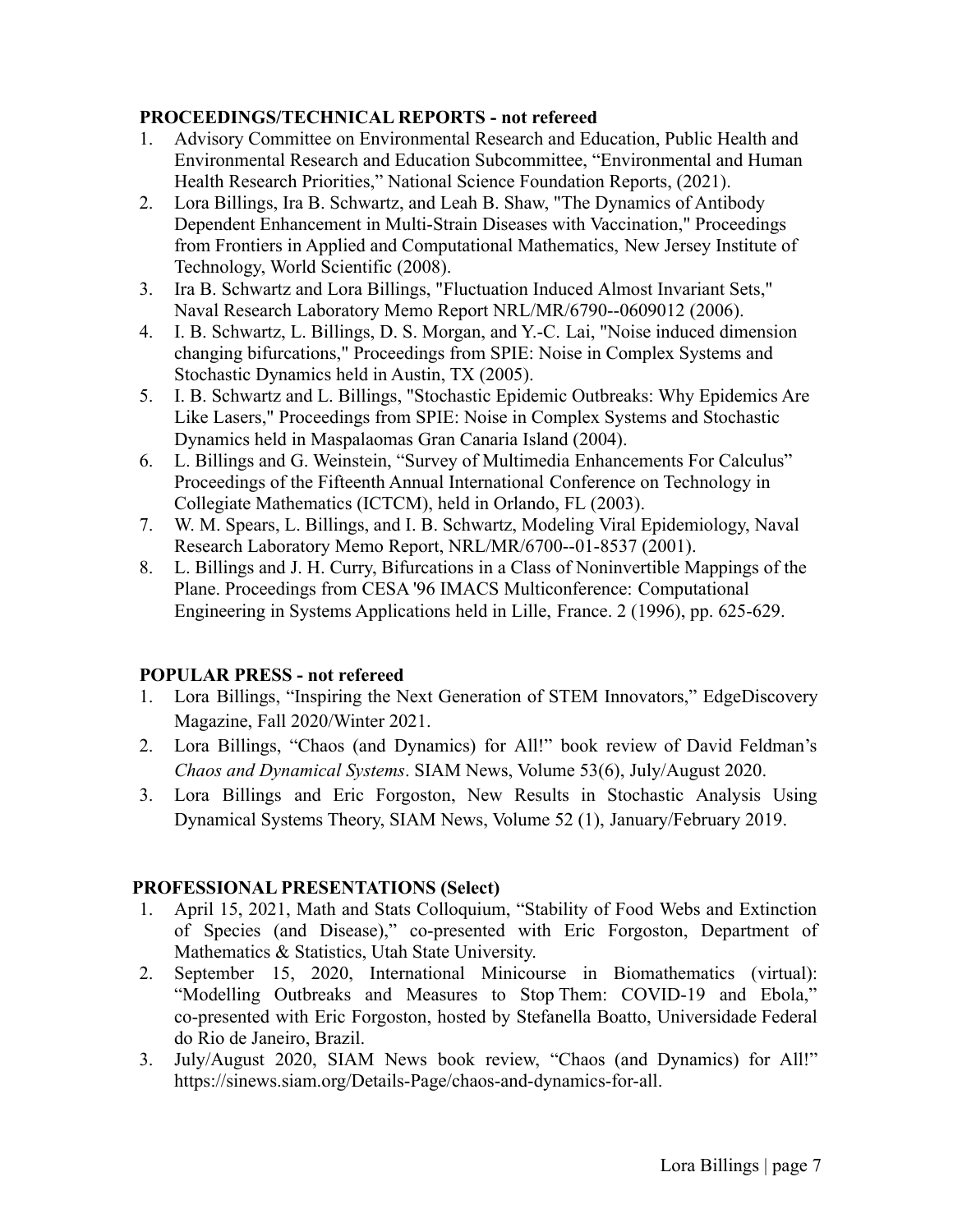- 4. March 28, 2019, IBM Research Almaden Distinguished Speaker Series, "Stochastic population models: the dynamics of invasion and extinction," San Jose, CA.
- 5. March 8, 2019, invited alumni speaker on career opportunities in applied mathematics, University of Colorado, Boulder.
- 6. August 6, 2018, Minisymposium co-organizer and speaker, "Stochastic Population Models: The Dynamics of Disease Invasion," SIAM 2018 Conference on the Life Sciences, Minneapolis, MN.
- 7. June 6, 2018, Math Biology Seminar, "Invasion and Extinction in Stochastic Epidemic Models," co-presented with Eric Forgoston, University of York, UK.
- 8. May 22, 2017, Minisymposium co-organizer and speaker, "Stochastic population models: the dynamics of invasion and extinction," SIAM 2017 Conference of Applications of Dynamical Systems, Snowbird, Utah.
- 9. May 5, 2017, invited speaker to Cedar Grove High School, NJ to talk about research and careers in mathematics.
- 10. October 17, 2016, Differential Equations Seminar, "Stochastic population models: invasion and extinction in disease modeling," US Military Academy, West Point, NY.
- 11. October 13, 2016, Mathematics Seminar, "Rare events in stochastic population models: invasion and extinction in disease modeling," Lafayette College, Easton, PA.
- 12. July 13, 2016, Minisymposium organizer and speaker, "Analysis and Control of Pre-Extinction Dynamics in Population Networks," 2016 SIAM Annual Meeting, Boston, MA.
- 13. May 14, 2016, Invited speaker, NJ Governor's STEM Scholars, Montclair State University.
- 14. December 6, 2015, Invited Speaker, "Pre-Extinction Dynamics in Stochastic Populations," Network Frontier Workshop 2015, Northwestern University.
- 15. May 17-21, 2015, Conference co-organizer/Panel Moderator, SIAM 2015 Conference of Applications of Dynamical Systems, Snowbird, Utah.
- 16. May 13-15, 2015, Conference co-organizer/Moderator, "MPE 2013+ Workshop on Natural Disasters," Georgia Tech, GA.
- 17. March 4, 2015, Focus session speaker, "Noise Induced Switching and Extinction in Systems with Delay," American Physical Society 2015 March Meeting, San Antonio, TX.
- 18. July 21, 2014, Invited speaker, "Analysis and control of pre-extinction dynamics in stochastic populations," Applied Dynamics Conference, University of Colorado, Boulder.
- 19. March 14, 2014, Invited Seminar, "Disease extinction: A dynamical systems approach to predicting epidemic rare events," Applied & Interdisciplinary Mathematics Seminar, University of Michigan.
- 20. October 7, 2013, Panelist, "Learning from Analogies," Cyber Security Education Brainstorming Workshop, Rutgers University, NJ.
- 21. May 22, 2013, Invited Plenary Speaker, "Predicting Epidemic Rare Events: A Dynamical Systems Perspective of Disease Extinction and Control," SIAM 2013 Conference of Applications of Dynamical Systems, Snowbird, Utah.
- 22. March 18, 2013, Contributed talk, "Intervention-Based Stochastic Disease Eradication," American Physical Society 2013 March Meeting, Baltimore, MD.
- 23. January 4, 2013, Contributed Poster, "Intervention-Based Stochastic Disease Eradication," Dynamics Days 2013, Baltimore, MD.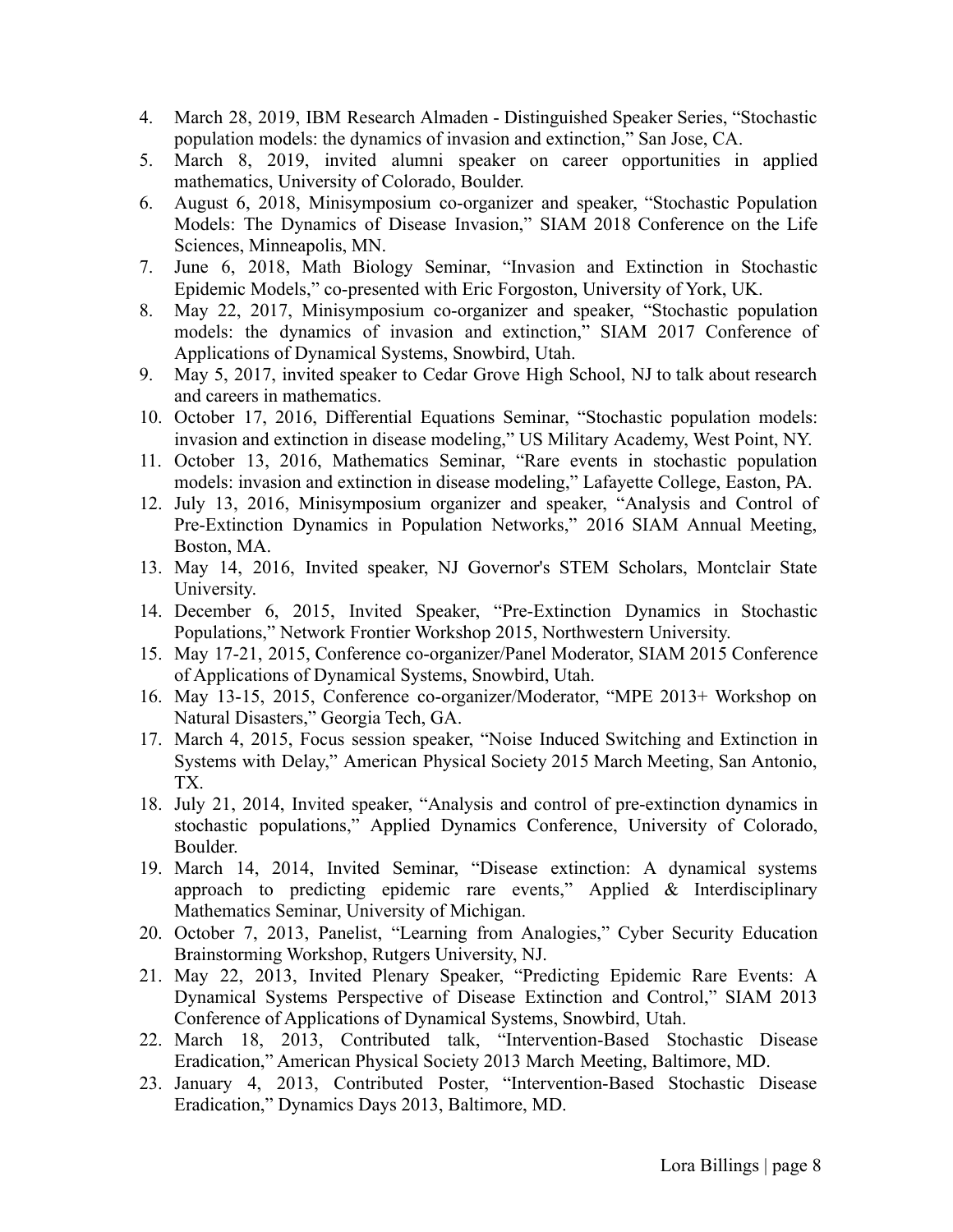- 24. March 17, 2012, Minisymposium talk, "Disease Persistence in Epidemiological Models: The Interplay between Vaccination and Migration," American Mathematical Society 2012 Eastern Sectional Meeting, George Washington University, Washington, DC.
- 25. February 28, 2012, Contributed talk, "Vaccine enhanced extinction in stochastic epidemic models," American Physical Society 2012 March Meeting, Boston, MA.
- 26. February 8, 2012, Invited Seminar, "Prediction and control of disease spread in populations," Laurence H. Baker Center for Bioinformatics and Biological Statistics, Iowa State University.
- 27. January 4, 2012, Contributed Poster, "Disease Persistence in Epidemiological Models: The Interplay between Vaccination and Migration," Dynamics Days 2012, Baltimore, MD.
- 28. May 25, 2011, Contributed talk, "Non-Gaussian Noise and its Effects on Scaling Laws Near Bifurcation Points," SIAM Conference of Applications of Dynamical Systems, Snowbird, Utah.
- 29. December 3, 2010, Invited colloquium, "Understanding disease spread: Predicting the next outbreak," Monmouth State University, NJ.
- 30. April 26, 2010, Poster presentation, "Frontiers in Mathematical Biology: NSF-NIH PIs Meeting 2010", University of Maryland, College Park, MD.
- 31. March 19, 2010, Contributed talk, "Switching and control in stochastic double gyres," American Physical Society March Meeting, Portland, Oregon.
- 32. May 19, 2009, Contributed talk, "Basin switching in the presence of non-Gaussian noise," SIAM Conference of Applications of Dynamical Systems, Snowbird, Utah.
- 33. March 20, 2009, Contributed talk, "Interstate switching induced by non-Gaussian noise," American Physical Society March Meeting, Pittsburgh, PA.
- 34. March 17, 2009, Invited talk, "Interacting Systems in Noisy Environments," ARO System of Systems Analysis Workshop, Physical Sciences Laboratory, New Mexico State University.
- 35. August 6, 2008, Minisymposium organizer and speaker, "Vaccinations in Disease Models with Antibody-Dependent Enhancement," 2008 SIAM Conference on Life Sciences, Montreal, Canada.
- 36. July 11, 2008, Invited seminar speaker, "Vaccinations in Multi-Strain Disease Models with ADE", Mathematical and Theoretical Biology Institute, Arizona State University.
- 37. May 19, 2008, Invited Minisymposium speaker, "ADE in Multi-strain Disease Models," Frontiers in Applied and Computational Mathematics (FACM '08), New Jersey Institute of Technology, Newark, NJ.
- 38. April 21, 2008, Plenary speaker, ADE in Multi-strain Disease Models," Structured Populations Workshop at Banff International Research Station, Alberta, Canada. April 21-25, 2008.
- 39. March 14, 2008, Contributed talk, "Constructing almost invariant sets for multi-stable systems," American Physical Society March Meeting, New Orleans, LA.
- 40. November 14, 2007, Invited seminar speaker, "Antibody dependent enhancement: Complex dynamics in the evolution of diseases," Institute for Urban Ecosystem Studies (IUES), Kean University, NJ.
- 41. June 23, 2007, Plenary speaker, "Multi-strain disease models with antibody dependent enhancement," Workshop on Dynamical Systems and Applications at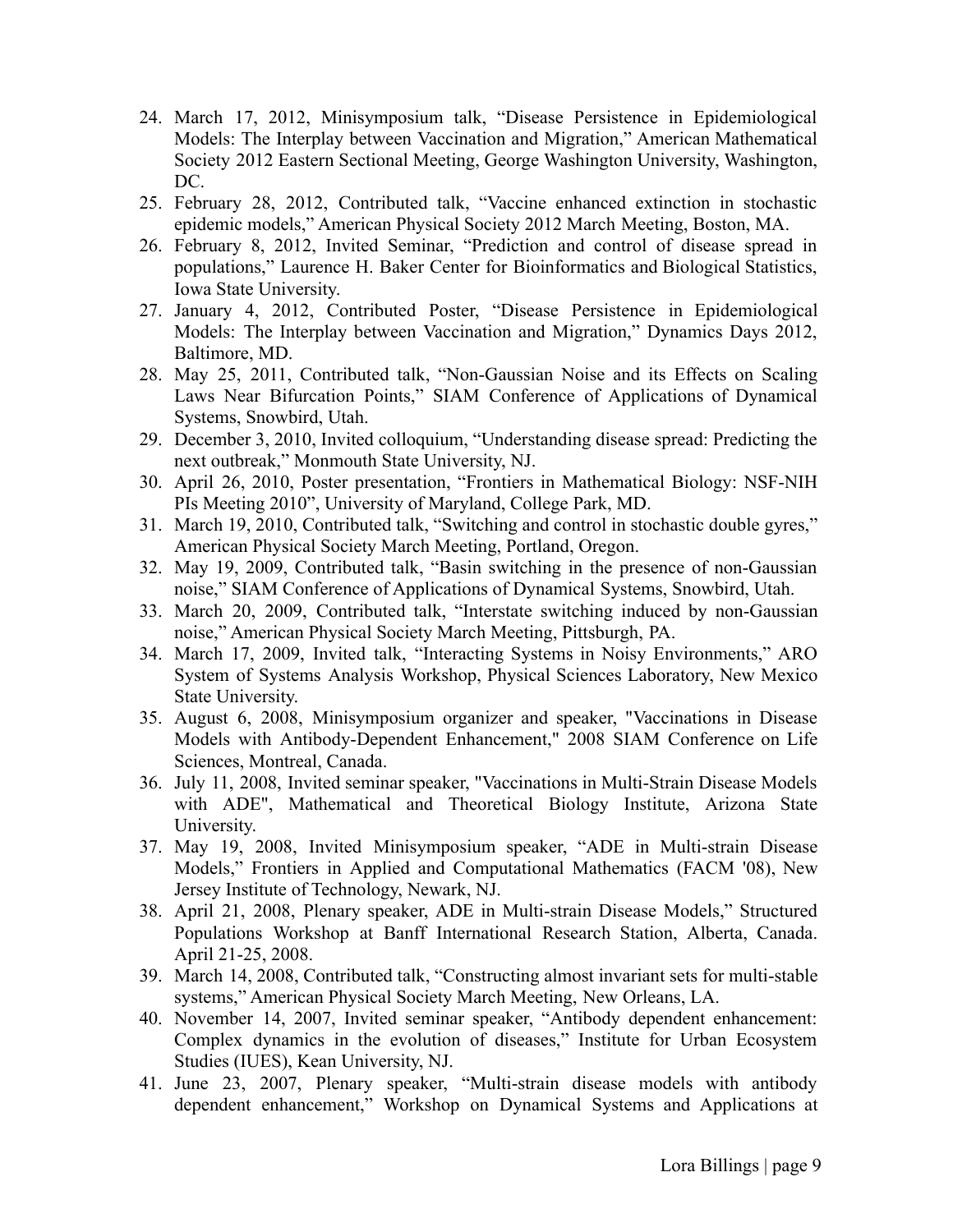Banff International Research Station, Alberta, Canada. June 22-24, 2007. Conference organizers: Bernard Brooks (Rochester Institute of Technology), Harold Hastings (Hofstra University), Herbert Kunze (Guelph University), Michael A. Radin (Rochester Institute of Technology).

- 42. November 4, 2006, Plenary speaker, "Antibody dependent enhancement: Complex dynamics in the evolution of diseases," Mathematical Association of America New Jersey Section - Fall Meeting, Seton Hall University, South Orange, NJ.
- 43. October 24, 2006, Mathematical Biology Seminar Lecture, "Multi-strain disease models with antibody-dependent enhancement," Center for Applied Mathematics and Statistics, NJIT, Newark, NJ.
- 44. October 10, 2006, Invited Lecture, "Multi-strain disease models with antibodydependent enhancement" DIMACS workshop on Models of Co-Evolution of Hosts and Pathogens, Rutgers University, New Brunswick, NJ.
- 45. August 20, 2005, Plenary speaker, "Antibody dependent enhancement in multi-strain diseases," Mathematical Epidemiology Workshop at Banff International Research Station, Alberta, Canada. August 20-25, 2005.
- 46. August 3, 2005, Invited speaker, "Analyzing the effects of noise," George Washington University Summer Program for Women in Mathematics, at the Naval Research Laboratory, Washington, DC.
- 47. May 24, 2005, Invited Minisymposium speaker, "Noise Induced Dimension Changing Bifurcations," at the SIAM Conference of Applications of Dynamical Systems, Snowbird, UT.
- 48. May 14, 2005, Invited Minisymposium speaker, "Chaotic Desynchronization of Multi-Strain Diseases," Frontiers in Applied and Computational Mathematics (FACM '05), New Jersey Institute of Technology, Newark, NJ.
- 49. March 22, 2005, Invited Colloquium Lecture, "Epidemic Models and the Pattern of Outbreaks," Dept. of Theoretical and Applied Mathematics, University of Akron, OH.
- 50. December 11, 2004, Invited Minisymposium speaker, "Stochastic Epidemic Outbreaks: Why Epidemics Are Like Lasers," Canadian Mathematical Society National Meeting, Montreal, Canada.
- 51. July 13, 2004, Minisymposium organizer and speaker, SIAM 2004 Annual Meeting, "New Problems in Stochastic Dynamics of Multi-Potentials," co-organized with Ira Schwartz, Portland, OR. My talk: "Stochastic Bifurcations to Chaos."
- 52. July 11, 2004, Contributed talk, SIAM Conference on the Life Sciences 2004, "Multi-Strain Disease Dynamics," Portland, OR.
- 53. June 18, 2004, Invited Minisymposium speaker, AIMS' Fifth International Conference on Dynamical Systems and Differential Equations, Special Session "Low-dimensional Structures, Reduced Description and Stochastic Processes in Atmosphere/ocean Dynamics," California State Polytechnic University, Pomona, CA. My talk: "Noisy chaotic dynamics."
- 54. February 23, 2004, Invited Lecture, "Analysis of the spread of email viruses," Networks and Power Laws Conference, NRL, Washington, DC.
- 55. February 2, 2004, Invited Lecture, "Stochastic and deterministic bifurcations in lasers: Universal characteristics in single and coupled systems with delay" Michigan State University, East Lansing, MI.
- 56. January 4, 2004, Contributed Poster, "Analysis of the spread of email viruses,"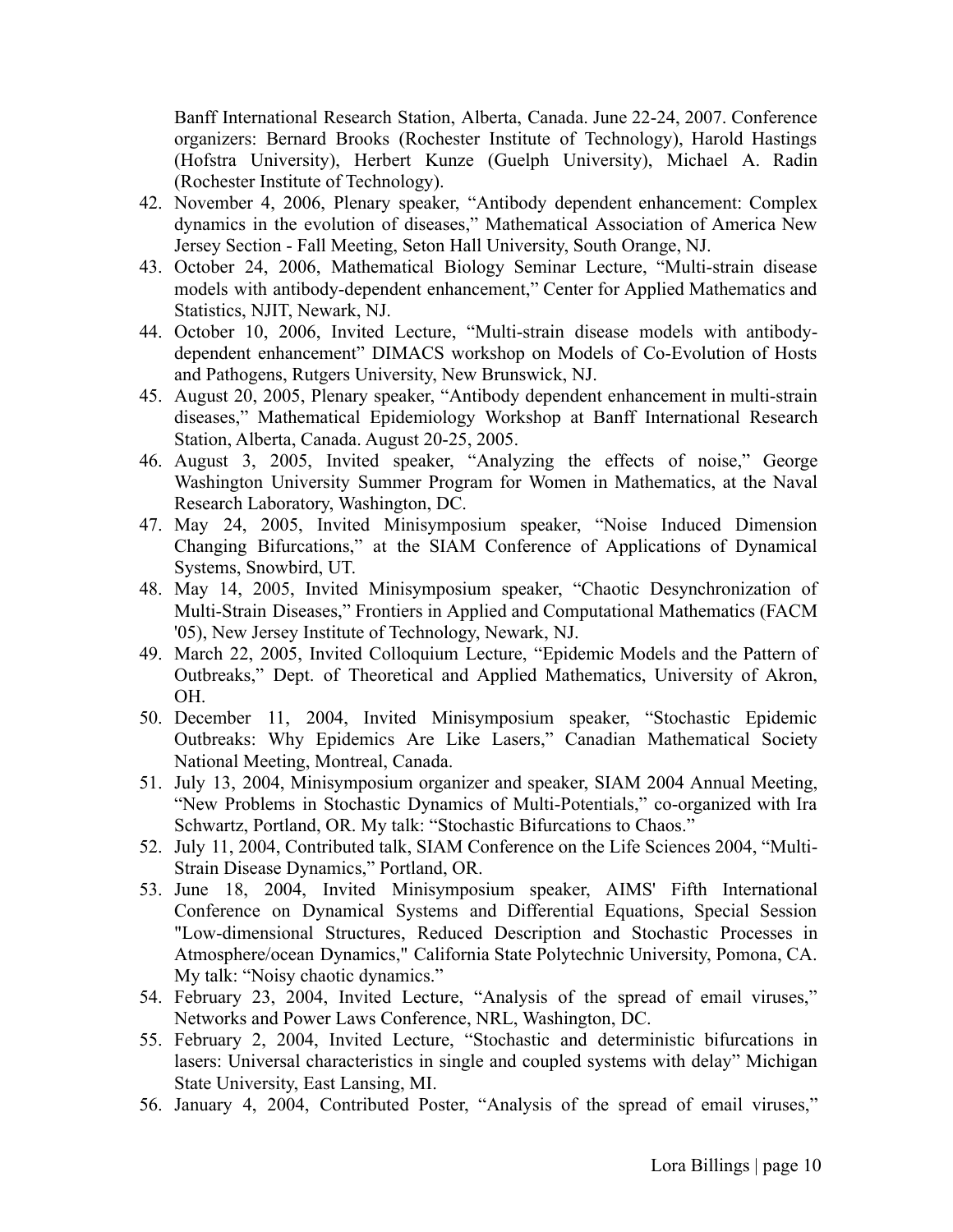Dynamics Days 2004, Chapel Hill, NC.

- 57. January 8, 2003, Plenary Speaker, "Phase-Space Transport of Stochastic Chaos," Dynamics Days 2003, Scottsdale, Arizona.
- 58. September 10, 2002, Mathematical Biology Seminar Lecture, "Noise Induced Chaos in the SEIR Model," Center for Applied Mathematics and Statistics, NJIT, Newark, NJ.
- 59. July 11, 2002, Contributed Lecture, "Phase Space Transport of Stochastic Chaos in Population Dynamics of Virus Spread," 2002 SIAM Annual Meeting, Philadelphia, PA.
- 60. July 1, 2002, Invited Lecture, "Chaotic Epidemic Outbreaks: Deterministic or Random?" DIMACS International Conference on Computational and Mathematical Epidemiology, Rutgers University, New Brunswick, NJ.
- 61. June 10-13, 2002, Organizer and Speaker, DIMACS Working Group on Analogies Between Computer Viruses and Immune Systems and Biological Viruses and Immune Systems, Rutgers University, New Brunswick, NJ. The title of the talk on June 11, 2002 was "Stochastic Modeling and Chaotic Epidemic Outbreaks."
- 62. May 26, 2002, Invited Lecture, "Noise induced chaos," in the session on Invariant Manifolds and Their Applications, Fourth International Conference on Dynamical Systems and Differential Equations, Wilmington, NC.
- 63. May 15, 2002, Theoretical Ecology Lab Tea Lecture, "Noise Induced Chaos in the SEIR model," Department of Ecology and Evolutionary Biology, Princeton University, Princeton, NJ.
- 64. March 11, 2002, Dynamical Systems Seminar Lecture, "Noise Induced Chaos," Mathematics Department, Boston University, Boston, MA.
- 65. March 7, 2002, Invited Lecture in the minisymposium "Patterns, Persistence, and Environment in Population Dynamics: Theory and Data" at the SIAM Conference on the Life Sciences, Boston, MA. The talk was titled "Unexpected Nonlinear Dynamics in Stochastic Epidemic Models."
- 66. January 4, 2002, Contributed Lecture, "Noise induced chaos in population models," Dynamics Days 2002, Baltimore, MD.

## **OTHER AWARDS**

2019 Mentoring Award, Association for Women in Science (AWIS) 2008 Office Naval Research Summer Faculty Fellowship 2008 MSU Distinguished Researcher Award 2008 MSU Sokol Faculty Fellowship Award 2008 MSU College of Science and Mathematics Faculty Research Award 2008 Nominated as a member of Phi Kappa Phi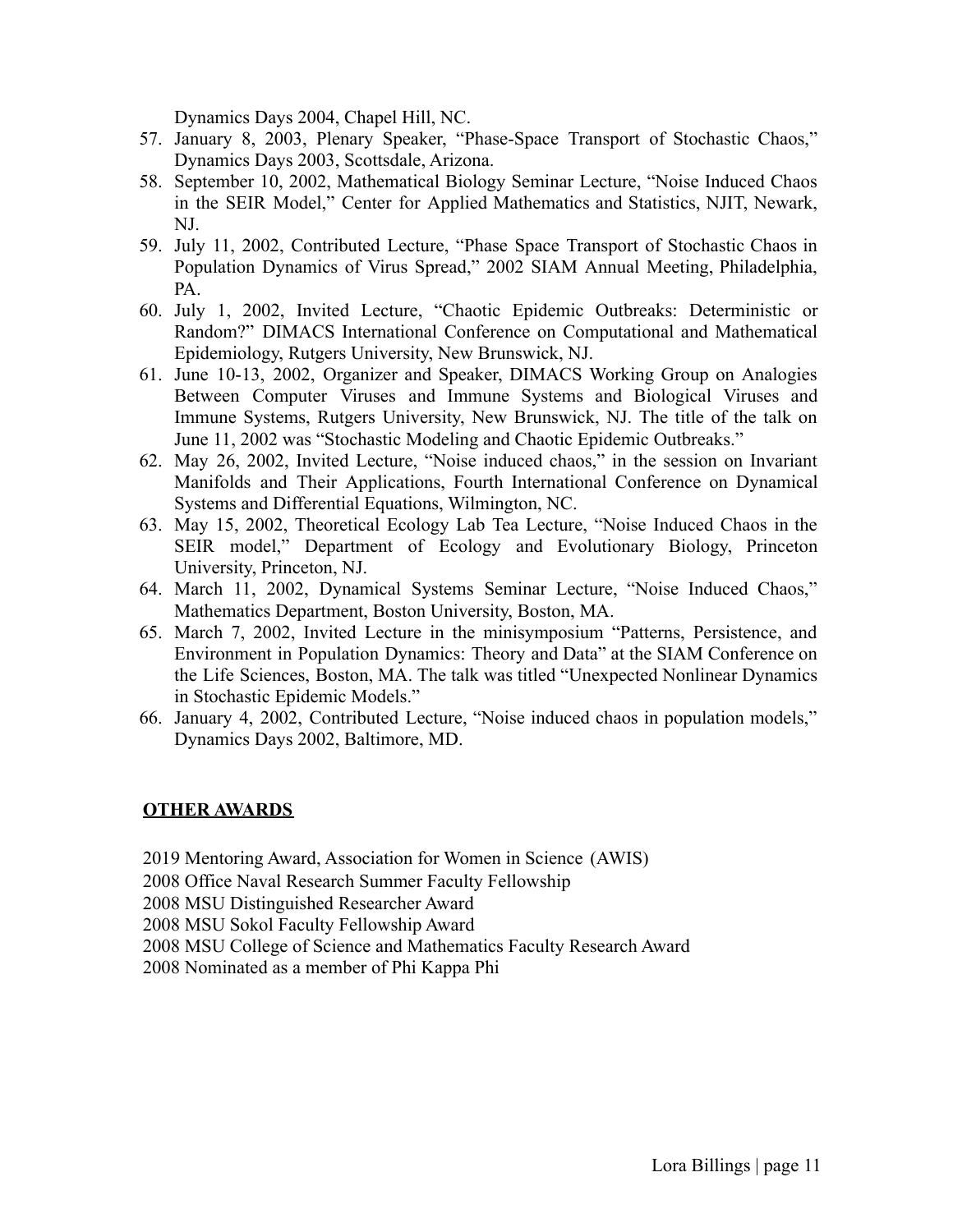## **TEACHING EXPERIENCE**

#### **Undergraduate Courses**

Applied Precalculus, Precalculus. Calculus A, Calculus I, Calculus III, Linear Algebra, Differential Equations, Mathematical Modeling, Mathematical Biology, Transitions to Advanced Math

#### **Graduate Courses**

Applied Math: Discrete, Applied Mathematics: Continuous, Differential Equations, Applied Industrial Mathematics

## **STUDENT RESEARCH**

#### **Ph.D. students (Environmental Science and Management)**

- Garrett Nieddu, co-advisor with Eric Forgoston, Outbreak and Extinction Dynamics in Stochastic Populations, May 2018
- Pralhad Burli, committee member (advisor Pankaj Lal), Economic and Environmental Assessment of Advanced Biofuels: Adoption Under Uncertainty, Farmer Willingness, and Land Use Implications, January 2018

## **M.S. THESIS Advisor**

- Michael Morley, MS Statistics, Quantifying Probabilities of Rare Events in Stochastic Population Models, August 2014
- Jonathan Hayes, MS Mathematics, The Persistence of Infectious Diseases in Metapopulations, May 2012
- Jackson Burton, MS Mathematics, Capturing Low Probability Behavior of Disease Dynamics in Coupled Populations, May 2011
- Karin Weule, MS Mathematics, An Exploration of Modeling Techniques for the Study of the Dynamics of E-Mail Viruses, December 2010
- David Burger, MS Mathematics, Migration and Mixing Between Populations in Disease Models, May 2009
- Amy Fiorillo, MS Mathematics, Dynamics of a Two Serotype Disease with Antibody Dependent Enhancement, May 2006
- Nancy Picinic-Riccia, MS Mathematics, A Survey of the Methods to Find Probability Density Functions, May 2006
- Kirsten Viz, MS Mathematics, Disease Outbreaks in Coupled Populations: An Application of Measles Spread in Cameroon, May 2005

## **M.S. THESIS Committee member**

• Clair Burke, Extinction of Species Due to Deterministic and Stochastic Interactions in Food Webs, April 2021.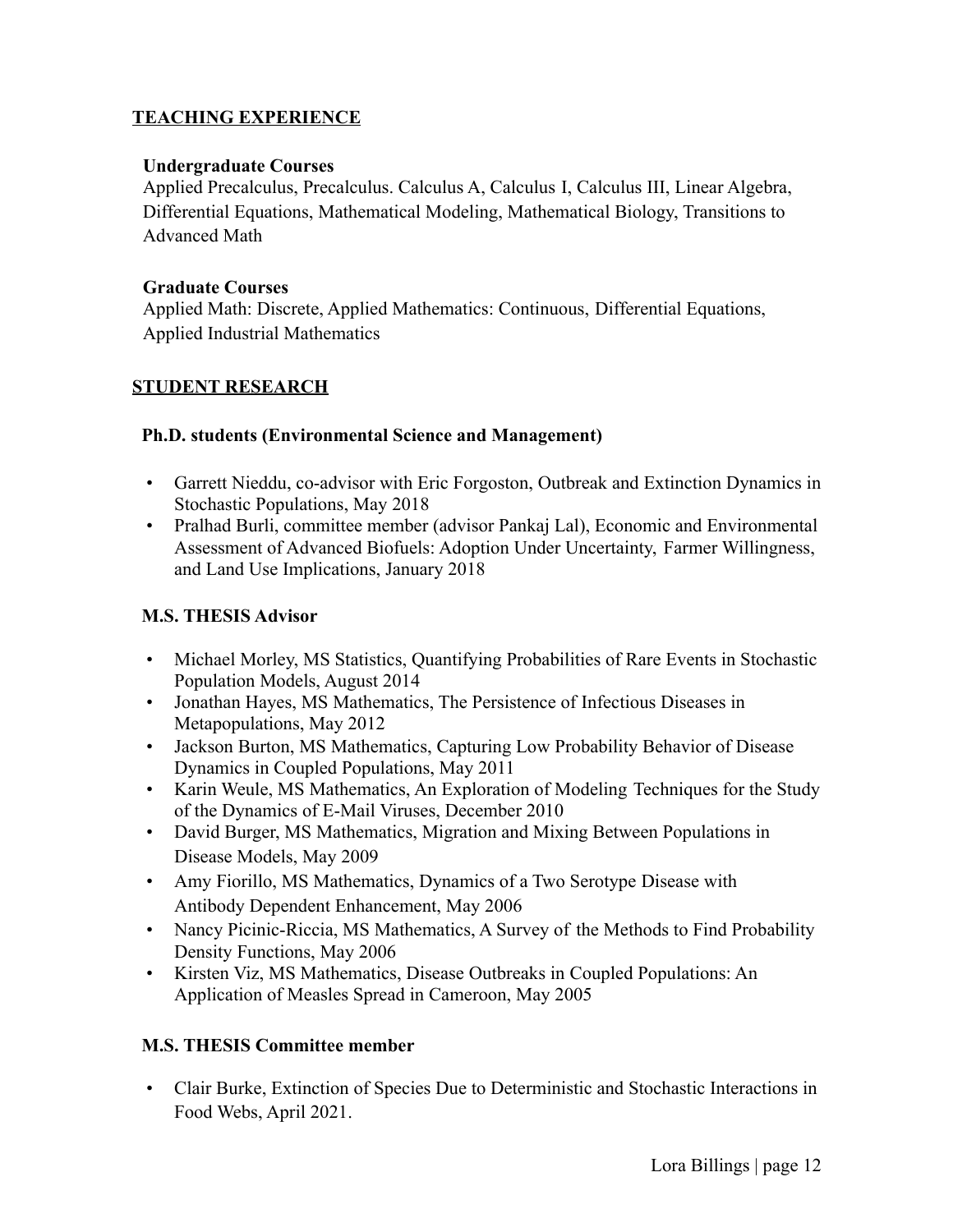- Sausan Odatalla, Stochastic Modeling of Zoonotic Disease, May 2020.
- Dunia Fernandez, Control of Secondary Extinctions in Stochastic Food Webs, May 2020.
- Alexa Aucoin, Inertial Particle Dynamics and Coherent Structures in Geophysical Fluid Flows, May 2018.
- Albert Jarvis, Understanding the Flow Structure of Low Reynolds Number Flows, May 2018.
- Kristin Carfora, Seasonal Switching Affects Bacterial-Fungal Dominance in an Ecological System, May 2018.
- Klodiana Shkembi, MS Mathematics, Dr. Eric Forgoston, Detection of Coherent Structures in Flows, October 2016.
- Martha Bauver, MS Mathematics, Advisor: Dr. Eric Forgoston, Computing the Optimal Path in Stochastic Dynamical Systems, May 2016.
- Gregory Slusarczyk, MS Mathematics, Dr. Eric Forgoston, Escape Rates for Coupled Particles in a Stochastic Environment, November 2011.
- Lucas Shaw, MS in Computer Science from University of Wyoming, Advisor: Dr. William Spears, A Computational Framework for Modeling the Spread of Pathogens and Generating Effective Containment Strategies in Weakly Connected Island Models, May 2007. This thesis received the University 2007 Outstanding Master's Thesis Award.

# **GRADUATE INDEPENDENT STUDIES**

Pralhad Burli, Malgorzata Milej, Michael Morely, Jonathan Hayes, Jackson Burton, Marie McCrary, David Burger, Amy Fiorillo, Nancy Picinic-Riccia, Nick Senedzuk, Kirsten Viz, Karin Weule

## **UNDERGRADUATE INDEPENDENT STUDIES**

Alexa Aucoin, Jamila Haramuniz, Ryan Dykstra, Jimmie Adriazola, Michael Morely, Nicholas Kass, Jonathan Hayes, Jonathan Ballone, Stephanie Haupin, Kristina Oriente, Erica Heine, David Burger, Jason Long, Marie McCrary, Julian Montefusco, Carmen Piccolo, Rajni Jain

## **PROFESSIONAL SERVICE**

## **UNIVERSITY-BASED**

## **University service**

- 1. Search Committee for the University President, 2020
- 2. Co-Chair of the Presidential Advisory Committee on COVID-19 Related Planning (with Dean Janice Smolowitz), 2020 - present.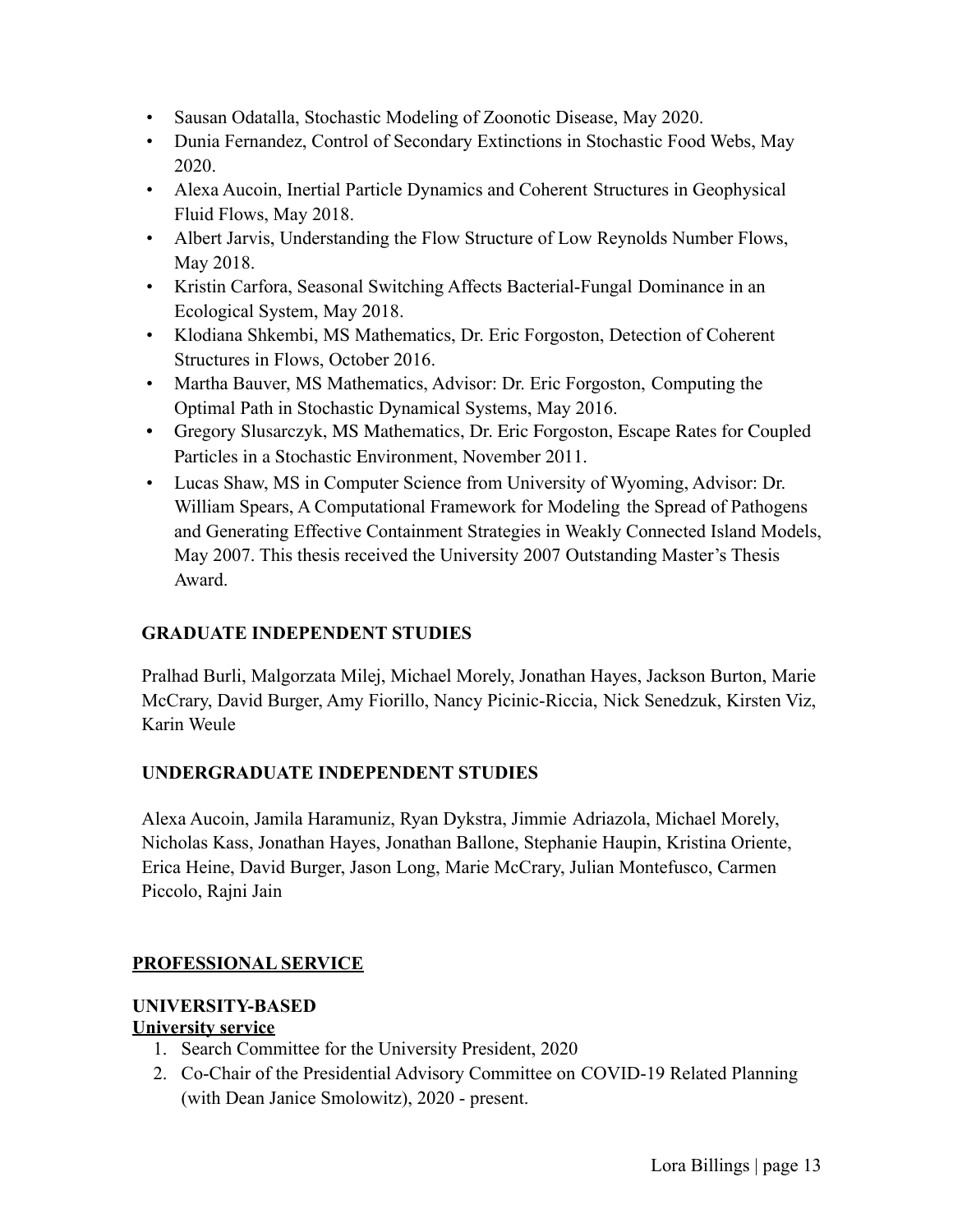- 3. Search Committee Member for the Director of Admissions, 2020
- 4. Search Committee Member for the Vice President of Finance and Treasurer, 2020
- 5. Search Committee Member for the Vice President of Enrollment Management, 2020
- 6. Leadership Team Member, Committee on University Effectiveness, 2018-present
- 7. Search Committee Member for the Director of Grants Accounting, 2018-2019
- 8. Chair of the Search Committee for the Vice Provost for Research and Dean of the Graduate School, 2017
- 9. Board Member, Research & Development Council of New Jersey, 2017-present
- 10. Honorary Degree Committee Member, 2017, 2005
- 11. Search Committee Member for the Research Academy for University Learning Director, 2014
- 12. Member of the Committee on the Graduating Writing Requirement, 2013-2014
- 13. Search Committee Member for the Research Academy for University Learning Director, 2013
- 14. Member of the Patent Advisory Committee, 2012-2014
- 15. Search Committee Member for the Office of Research and Sponsored Programs Pre-Award Officer, 2009
- 16. Search Committee Member for the Office of Research and Sponsored Programs Director, 2007-2008
- 17. Search Committee Member for the Provost and Vice President of Academic Affairs, 2007
- 18. Honorary Degree Committee, 2017, 2005

## **College service**

- 1. Member of MSU Doctoral Faculty, 2009-present
- 2. CSAM Interdisciplinary Council, 2007
- 3. College Research Committee, 2007
- 4. College Convocation Committee, 2003
- 5. College Committee on PR & Retention of Students, 2002

## **Department service**

- 1. Department PAC member, 2013, 2010 (chair), 2006.
- 2. Department Steering Committee, 2011-2014
- 3. GK-12 Fellows in the Middle: Partnerships for Inquiry and Interdisciplinary Middle School Science and Mathematics Mentor, 2006-2011
- 4. Proposed PhD in Applied Mathematics committee, 2005-2010
- 5. Chair of Special Interest Group in Pure and Applied Math, 2004-2007
- 6. Faculty Search Committee, Applied Math, 2004, 2005
- 7. Scheduling Committee, 2004-2014
- 8. Department Website Committee, 2001-2013
- 9. Department Newsletter Committee, 2001-2004